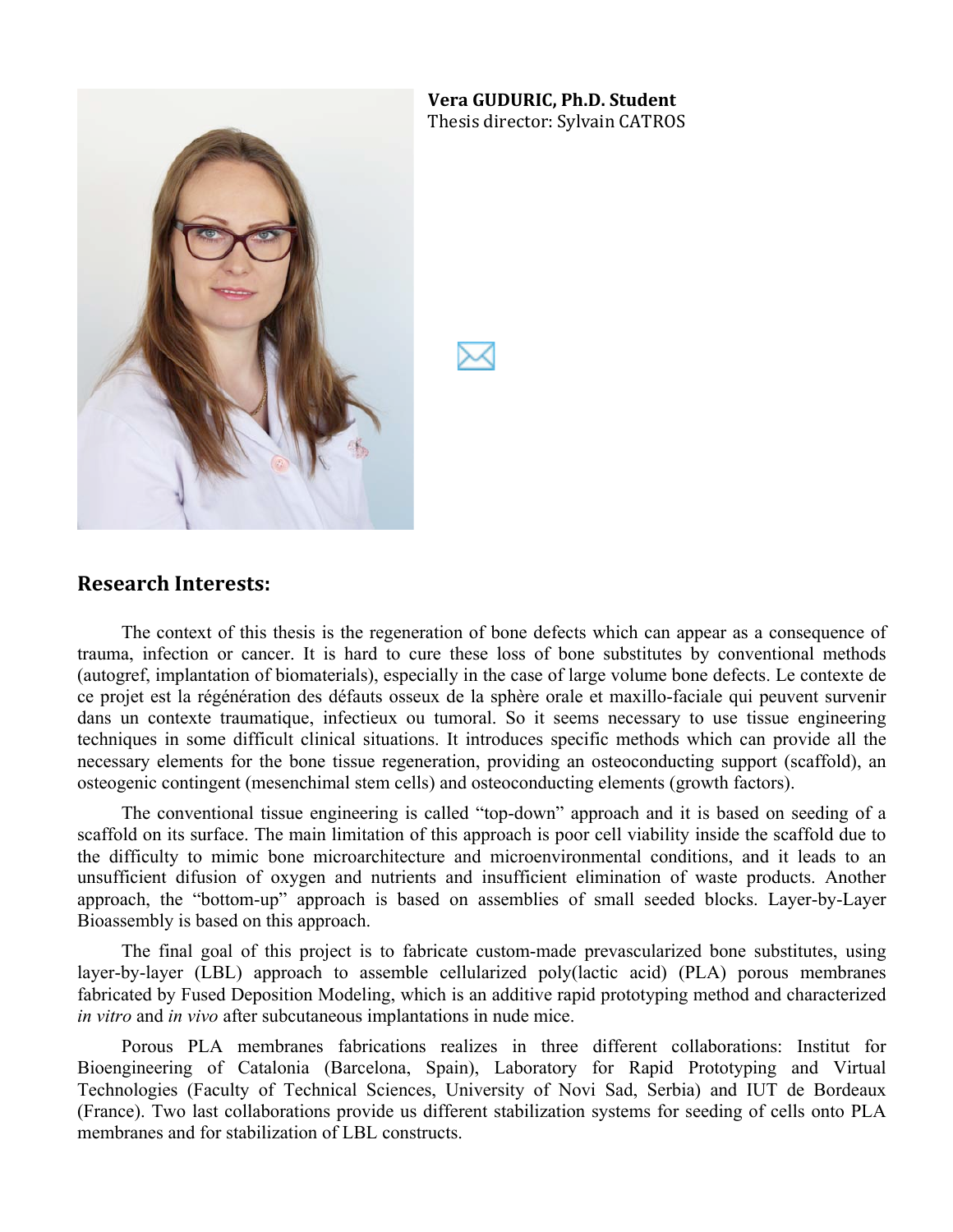Two different types of human primary cells are used in this project: human bone marrow stromal cells (HBMSCs) isolated from diaphysis bone marrow, in aim to regenerate bone tissue, and endothelial progenitor cells (EPCs) isolated from cord blood, in aim to form a vascularization network in final constructs. On single seeded PLA membranes, we test cell viability, cell morphology, cell proliferation and differentiation. Evaluation of 3D LBL assemblies performs by tracking and quantifying the cell proliferation, by testing the repartition of cells in three dimensions and by histological analyses.

### **Keywords/expertise:**

- $\cdot$  3D printing
- Fused Deposition Modeling
- Bone tissue-engineering
- Bioengineering
- Regenerative Medicine
- Cell culture

### **Education:**

#### *Academic Background*

| Since November 2014 | PhD Student in Cellular Biology and<br>Physiopathology                                                   | University of Bordeaux -<br><b>BORDEAUX, France</b>              |
|---------------------|----------------------------------------------------------------------------------------------------------|------------------------------------------------------------------|
| 2011-2013           | Master's degree in Engineering of Technical<br>Sciences, Speciality Advanced Engineering<br>Technologies | Faculty of Technical Sciences,<br>University of Novi Sad, Serbia |
| 2011-2013           | Master's degree in Chemistry – Speciality<br>Molecular Chemistry                                         | Pierre and Marie Curie University -<br>PARIS 6, France           |
| 2011                | Degree in Chemistry – Specialty Biochemistry                                                             | Faculty of Sciences, University of<br>Novi Sad, Serbia           |
| 2004                | Dental Technician                                                                                        | Medical school "7. April", Novi Sad,<br>Serbia                   |

#### *Laboratory Internships & Professional Experiences*

|                     | Internship "Study case of the rapid prototyping<br>February-November 2013 of the geometrical prototype of a human<br>mandible | Laboratory for rapid prototyping and<br>virtual technologies, Faculty of<br>Technical Sciences, University of Novi<br>Sad, Serbia |
|---------------------|-------------------------------------------------------------------------------------------------------------------------------|-----------------------------------------------------------------------------------------------------------------------------------|
| January - June 2012 | Internship "High resolution mass spectrometry<br>for the characterization of phycotoxyns in<br>algae"                         | Laboratory for Structural, Organic and<br>Biological Chemistry, IPCM, UMR-<br>CNRS 7201, UPMC, Paris 6, France                    |
| April - May 2010    | Internship "Phytochemical and Biochemical<br>Characterization of Allium carinatum L. and                                      | Department of Chemistry,<br>Biochemistry and Environment,                                                                         |